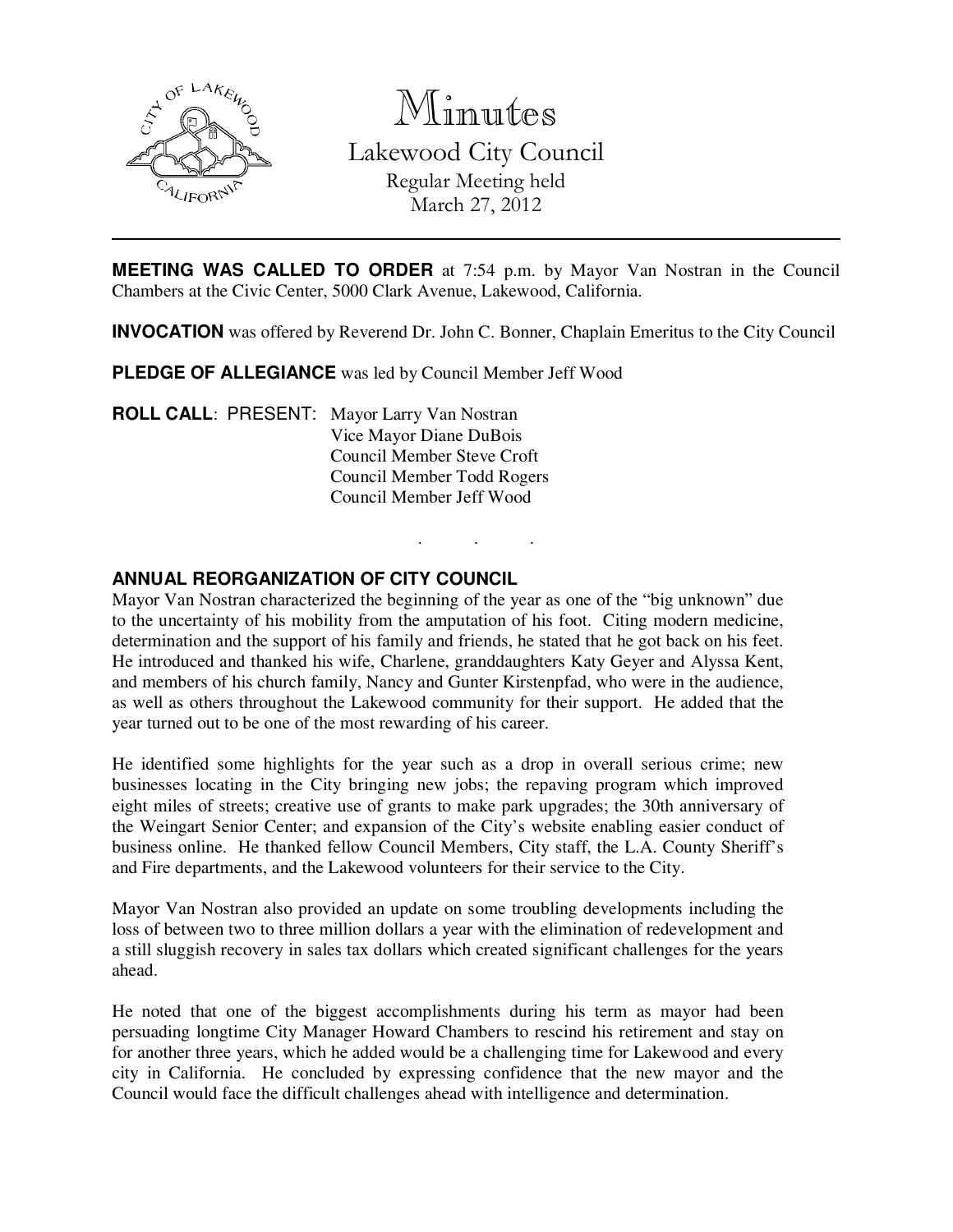## **ANNUAL REORGANIZATION OF CITY COUNCIL** - Continued

ELECTION OF MAYOR AND VICE MAYOR Mayor Van Nostran announced that nominations were open for the office of mayor.

COUNCIL MEMBER CROFT MOVED AND COUNCIL MEMBER WOOD SECONDED TO NOMINATE DIANE DUBOIS TO SERVE AS MAYOR FOR THE CITY OF LAKEWOOD. THERE BEING NO OBJECTION, DIANE DUBOIS WAS DECLARED MAYOR BY ACCLAMATION.

Mayor DuBois presented outgoing Mayor Van Nostran with a plaque, DVD and scrapbook commemorating his year of service as Mayor.

Mayor DuBois thanked her Council colleagues for the opportunity to serve the residents of Lakewood as Mayor. Having lived in the City for fifty-two years, she expressed her appreciation for the sense of small-town community; having a city government staffed by people who were guided by the belief that difficulties could be overcome and a good quality of life could be provided to the residents even during tough economic times; and the leadership and collegiality of the City Council.

She stated that she looked forward to a very active year as the City faced the economic challenges ahead. She identified some of the preservation and enhancement projects in the coming year which included new roofs at several park centers, a new tot lot playground and picnic shelter at Bloomfield Park utilizing Federal community development funds; road repaving; long-term investment from the water fund with the installation of solar panels at the water yard to power the office and shop operations; and more online services to make it easier and more convenient for Lakewood residents and businesses to interact with City government. She expressed her support for the City's efforts to recruit new businesses; for the "Shop Lakewood, Stay Lakewood Loyal" program; and for volunteer efforts in the community.

Mayor DuBois thanked her husband, Bruce, daughters and sons-in-law, Sheri and Chuck Vandermause, who had flown out from Texas, and Judy and Jim Ingram, and her grandchildren, Brian and Kelly, who were in attendance, for their care and support.

She concluded by stating that with the difficult economic road ahead, the challenges of the coming year would make their efforts all the more worthwhile and that she looked forward to working with her Council colleagues, the City Manager, City Attorney Steve Skolnik, City staff and the residents of Lakewood.

COUNCIL MEMBER ROGERS MOVED AND COUNCIL MEMBER WOOD SECONDED TO NOMINATE STEVE CROFT TO SERVE AS VICE MAYOR. UPON ROLL CALL VOTE, THE MOTION WAS APPROVED:

. . .

AYES: COUNCIL MEMBERS: Van Nostran, Croft, Wood, Rogers and DuBois NAYS: COUNCIL MEMBERS: None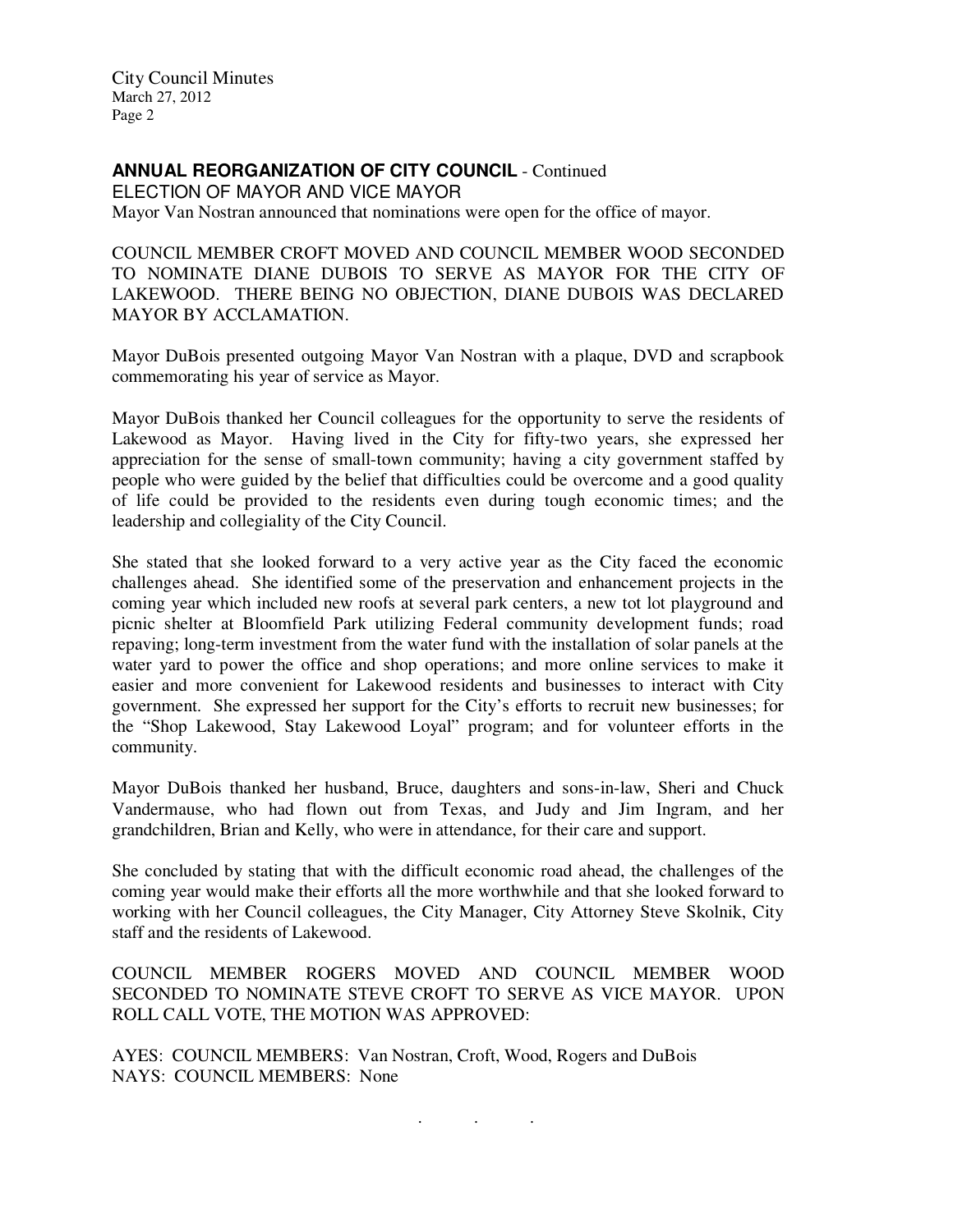# **ROUTINE ITEMS:**

VICE MAYOR CROFT MOVED AND COUNCIL MEMBER WOOD SECONDED TO APPROVE ROUTINE ITEMS 1 THROUGH 5.

- RI-1 Approval of Minutes of the Meeting held March 13, 2012
- RI-2 Approval of Personnel Transactions
- RI-3 Approval of Registers of Demands
- RI-4 Appointments of Alternates to Oversight Board for Successor Agency
- RI-5 RESOLUTION NO. 2012-9; A RESOLUTION OF THE CITY COUNCIL OF THE CITY OF LAKEWOOD ESTABLISHING DISABLED PERSON DESIGNATED PARKING SPACE ON THE EAST SIDE OF SUNFIELD AVENUE WITHIN THE CITY OF LAKEWOOD

 RESOLUTION NO. 2012-10; A RESOLUTION OF THE CITY COUNCIL OF THE CITY OF LAKEWOOD ESTABLISHING DISABLED PERSON DESIGNATED PARKING SPACE ON THE NORTH SIDE OF CARSON STREET NORTH SERVICE ROAD WITHIN THE CITY OF LAKEWOOD

. . .

UPON ROLL CALL VOTE, THE MOTION WAS APPROVED:

AYES: COUNCIL MEMBERS: Van Nostran, Croft, Wood, Rogers and DuBois NAYS: COUNCIL MEMBERS: None

#### **2.1 • ADOPTION OF SIGNATURE RESOLUTIONS**

City Attorney Steve Skolnik advised that the proposed resolutions were procedural documents that were legally necessary to enable the City's financial transactions and could be enacted with a single motion and vote.

RESOLUTION NO. 2012-11; A RESOLUTION OF THE CITY COUNCIL OF THE CITY OF LAKEWOOD AUTHORIZING THE CITY TREASURER TO DEPOSIT FUNDS FOR SAFEKEEPING AND INVESTMENT AND AUTHORIZING WITHDRAWAL OF FUNDS FROM DEPOSITORIES

RESOLUTION NO. 2012-12; A RESOLUTION OF THE CITY COUNCIL OF THE CITY OF LAKEWOOD AUTHORIZING THE USE OF THE MANUAL, FACSIMILE AND/OR ELECTRONIC SIGNATURE OF DIANE DUBOIS, MAYOR, IN THE EXECUTION OF PUBLIC SECURITIES AND INSTRUMENTS OF PAYMENT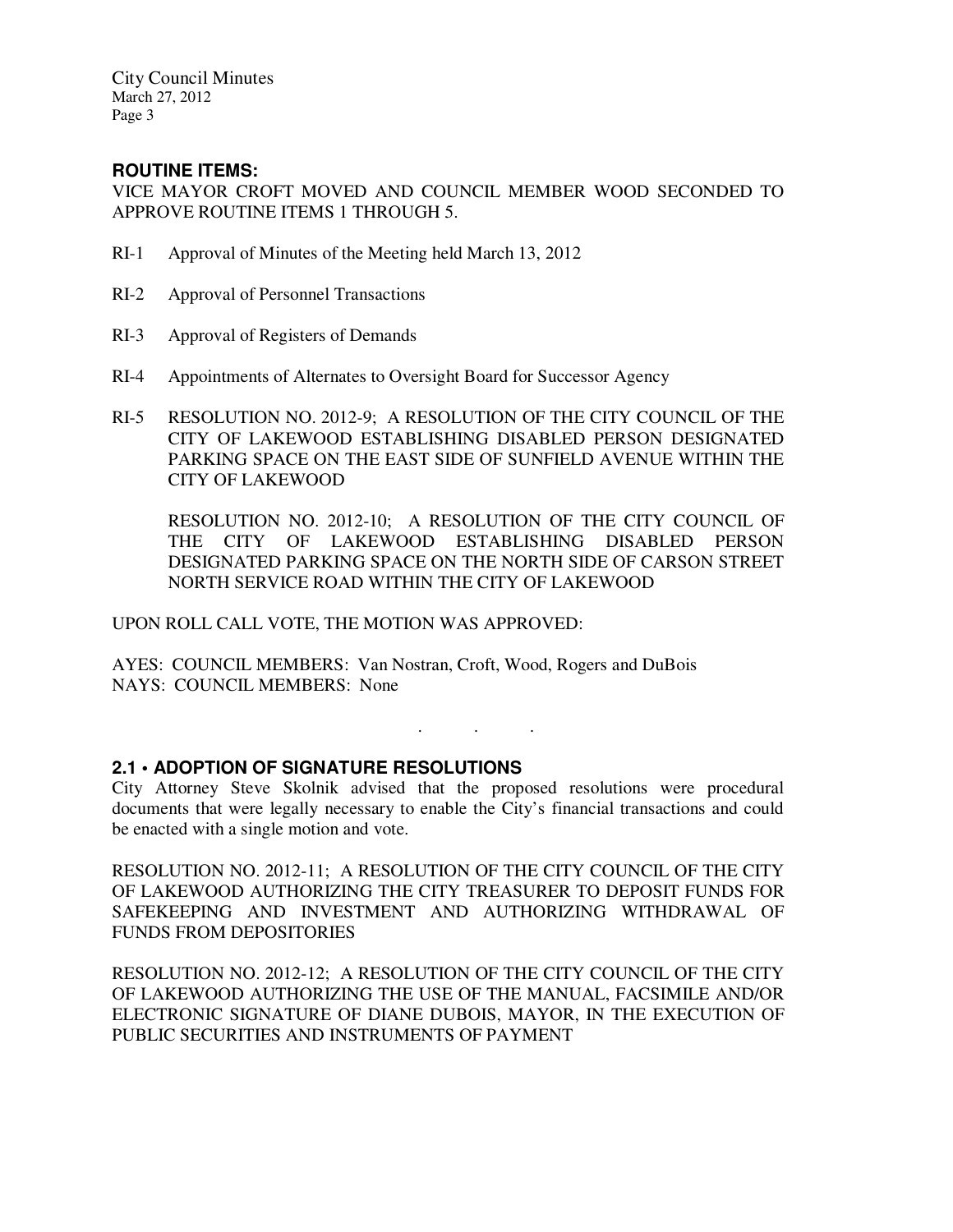## **2.1 • ADOPTION OF SIGNATURE RESOLUTIONS** - Continued

RESOLUTION NO. 2012-13; A RESOLUTION OF THE CITY COUNCIL OF THE CITY OF LAKEWOOD AUTHORIZING THE USE OF THE MANUAL, FACSIMILE AND/OR ELECTRONIC SIGNATURE OF STEVE CROFT, MAYOR PRO TEM, IN THE EXECUTION OF PUBLIC SECURITIES AND INSTRUMENTS OF PAYMENT

COUNCIL MEMBER VAN NOSTRAN MOVED AND COUNCIL MEMBER ROGERS SECONDED TO ADOPT RESOLUTIONS NO. 2012-11, NO. 2012-12, AND 2012-13. UPON ROLL CALL VOTE, THE MOTION WAS APPROVED:

. . .

AYES: COUNCIL MEMBERS: Van Nostran, Croft, Wood, Rogers and DuBois NAYS: COUNCIL MEMBERS: None

#### **SUCCESSOR AGENCY ACTIONS**

1. Consideration of Multi-Year Budget

Diane Perkin, Director of Administrative Services, made a presentation based on the memo in the agenda and stated that pursuant to the requirements of AB 1x 26, staff had put together a budget listing all the items included on the Successor Agency's Enforceable Obligations and Recognized Obligations Schedules, and budgeted for the cost of administering the Successor Agency over the next three fiscal years. The budget expenses were listed in the priority order as provided for in AB 1x 26. She concluded by stating it was staff's recommendation that the City Council approve the multi-year Successor Agency budget.

COUNCIL MEMBER VAN NOSTRAN MOVED AND VICE MAYOR CROFT SECONDED TO APPROVE THE MULTI-YEAR SUCCESSOR AGENCY BUDGET. UPON ROLL CALL VOTE, THE MOTION WAS APPROVED:

AYES: COUNCIL MEMBERS: Van Nostran, Croft, Wood, Rogers and DuBois NAYS: COUNCIL MEMBERS: None

2. Approval of Amendment to Successor Agency Recognized Obligations Payment **Schedule** 

The Administrative Services Director made a presentation based on the memo in the agenda and explained that AB 1x 26 required the adoption of a listing of all recognized obligations and corresponding payment schedules. It was recommended that the City Council adopt the updated January to June 2012 Recognized Obligation Payment Schedule (ROPS) and the June to December 2012 ROPS pursuant to the California Health and Safety Code.

COUNCIL MEMBER ROGERS MOVED AND COUNCIL MEMBER WOOD SECONDED TO ADOPT THE RECOGNIZED OBLIGATIONS PAYMENT SCHEDULE. UPON ROLL CALL VOTE, THE MOTION WAS APPROVED:

AYES: COUNCIL MEMBERS: Van Nostran, Croft, Wood, Rogers and DuBois NAYS: COUNCIL MEMBERS: None